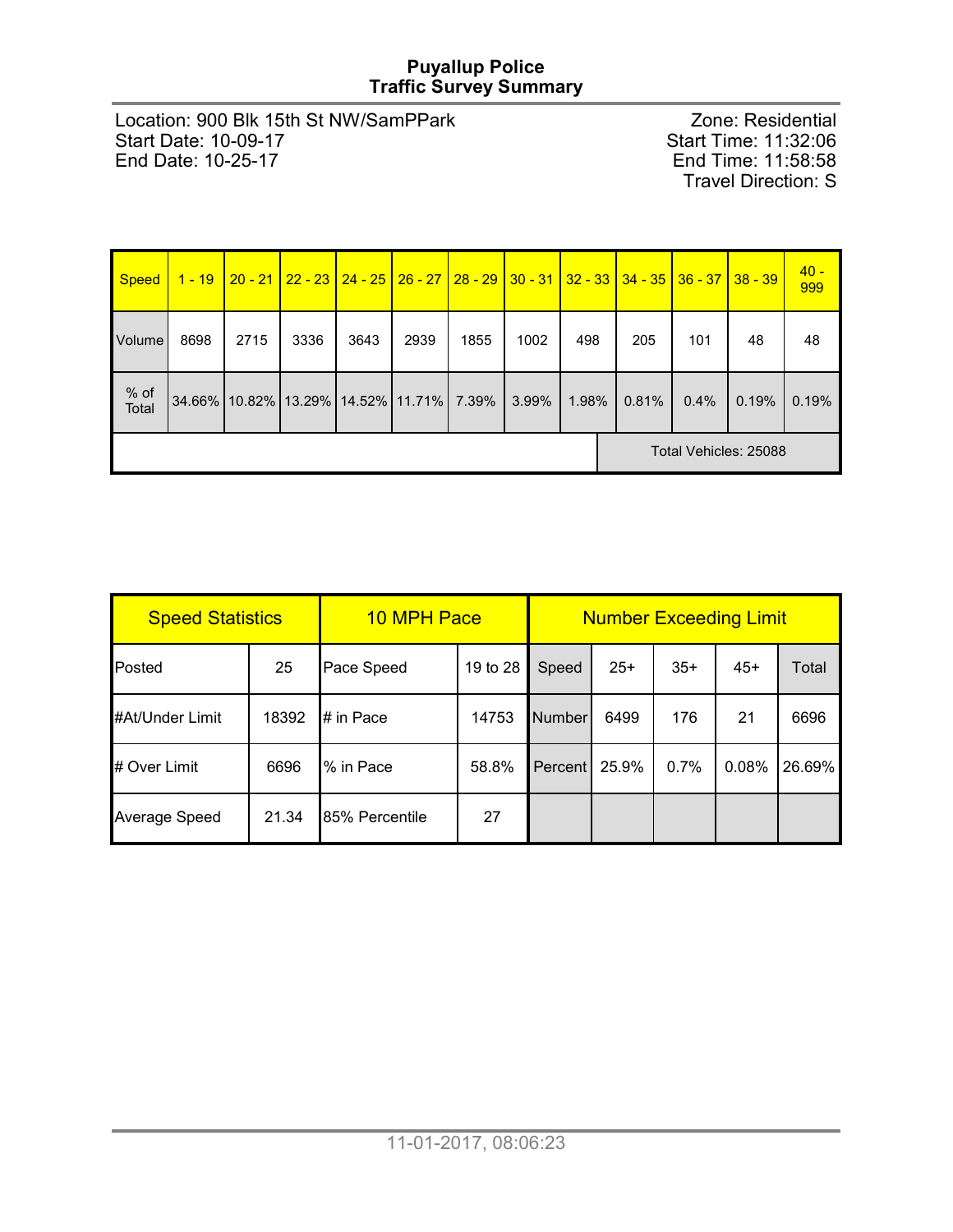

11-01-2017, 08:07:30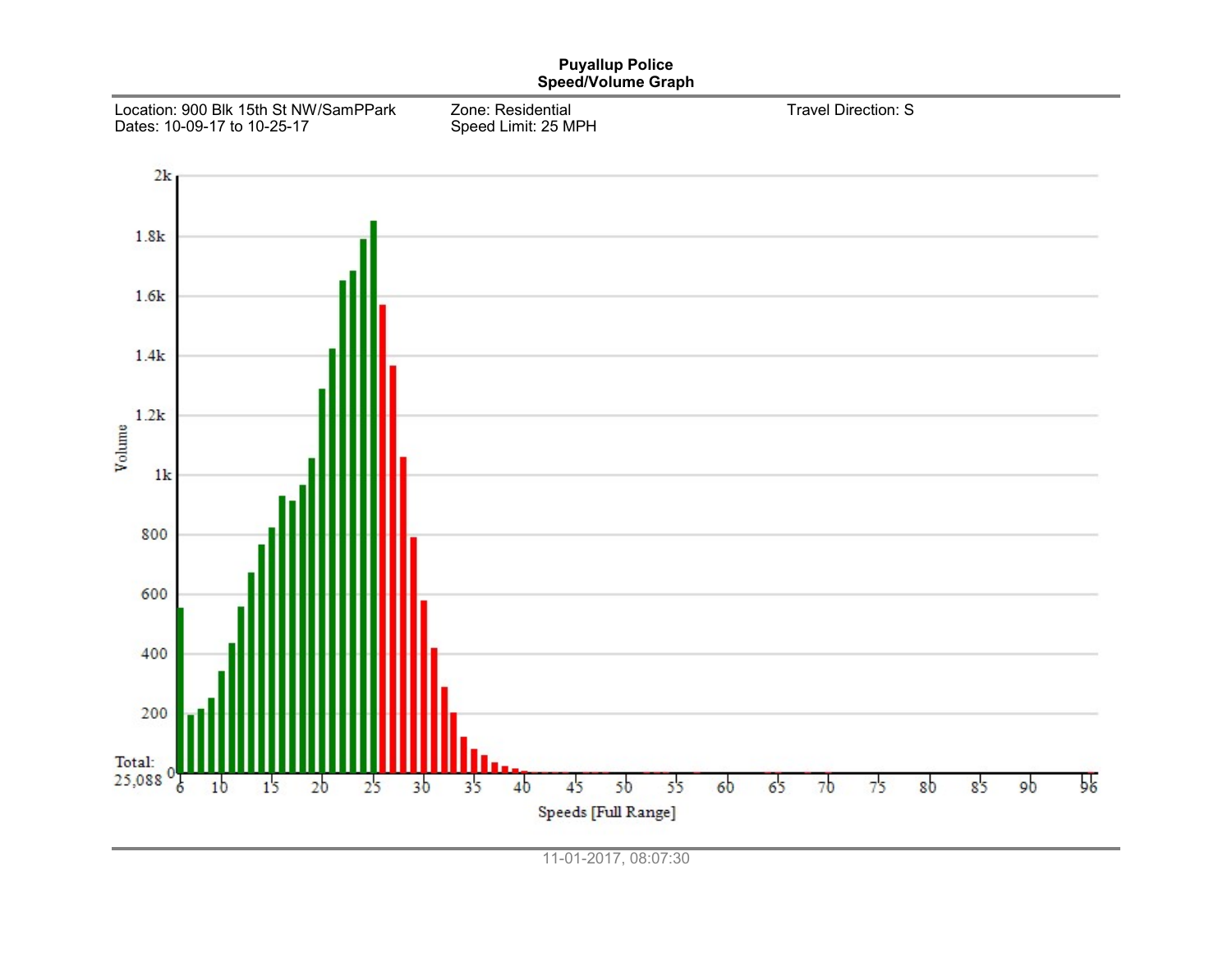

11-01-2017, 08:09:29